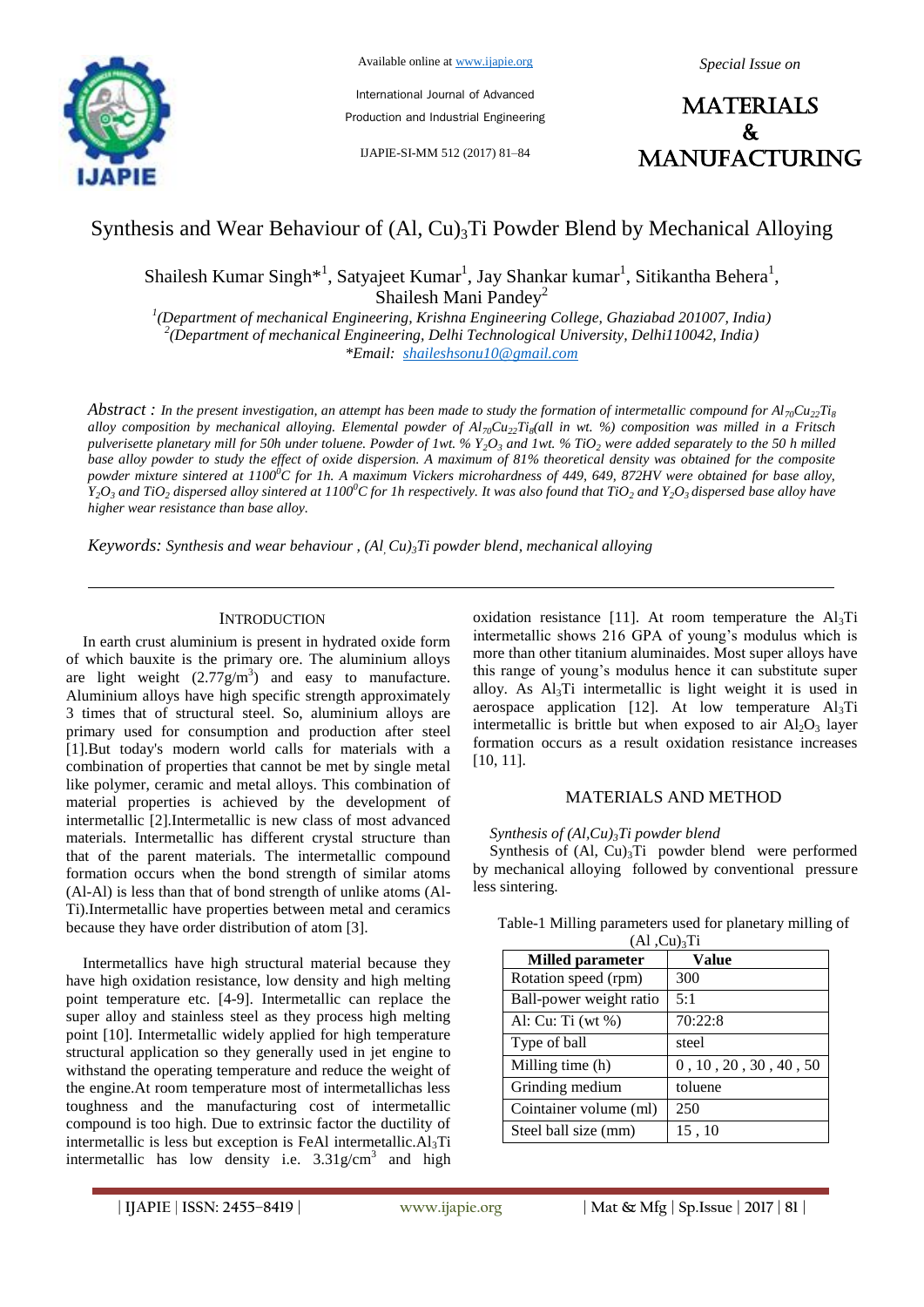# *Shailesh Kumar Singh et al., International Journal of Advanced Production and Industrial Engineering*

Elemental powder of the composition  $Al_{70}Cu_{22}Ti_8$  (all in wt. %) were milled for 0, 10, 20, 30, 40 and 50 h in a Fritsch pulverisette planetary mill. To avoid oxidation of powders during milling toluene  $(C_6H_5CH_3)$  was used to fill to just pass over the balls and powders. The details of milling parameters are mentioned in Table 1.

Fifty hours milled base powders were mixed separately with 1 wt. % of  $Y_2O_3$  and  $TiO_2$  powders by pestle and mortar for 1 hour. Then the mixed powders were cold compacted by hydraulic press using a load of 450MPa. Pellets of 15mm diameters were prepared by cold compaction. The cold compacted pellets were then sintered in a tubular furnace at 900°C, 1000°C and 1100°C for different times under a flowing argon gas. The different sintering parameters used are represented in Table 2.

| Table-2 Sintering parameters used for different pellets                 |                           |                              |                  |            |  |
|-------------------------------------------------------------------------|---------------------------|------------------------------|------------------|------------|--|
| Elemental power                                                         | Compaction pressure (MPa) | Sintering temp $(^{\circ}C)$ | Holding time (h) | atmosphere |  |
|                                                                         |                           |                              |                  |            |  |
| $Al_{70}Cu_{22}Ti_8$                                                    | 450                       | 900                          | $\mathfrak{D}$   | argon      |  |
|                                                                         | 450                       | 1000                         |                  | argon      |  |
|                                                                         | 450                       | 1100                         |                  | argon      |  |
| $\text{Al}_{70}\text{Cu}_{22}\text{Ti}_{8}$ -TiO <sub>2</sub> (1 wt. %) | 450                       | 900                          | $\overline{c}$   | argon      |  |
|                                                                         | 450                       | 1000                         |                  | argon      |  |
|                                                                         | 450                       | 1100                         |                  | argon      |  |
| $Al_{70}Cu_{22}Ti_8 - Y_2O_3(1 \text{ wt. } \%)$                        | 450                       | 900                          | $\overline{c}$   | argon      |  |
|                                                                         | 450                       | 1000                         |                  | argon      |  |
|                                                                         | 450                       | 1100                         |                  | argon      |  |

#### RESULTS AND DISCUSSIONS

#### *Hardness measurement*

Figure-1 shows the hardness of  $Al_{70}Cu_{22}Ti_8$  (base alloy),  $Y_2O_3$  and TiO<sub>2</sub> dispersed base alloy sintered at 900, 1000 and  $1100^{\circ}$ C respectively. It is shown from the graph that hardness of base alloy and  $Y_2O_3$  and  $T_1O_2$  dispersed base alloys increases with temperature. However, the rate of increase of hardness of base alloy is less as compared to  $Y_2O_3$  and  $TiO_2$ dispersed base alloy. The hardness values of base alloy increases from 409 to 449 as sintering temperature increases from 900 to 1100°C. With the addition of 1 wt. % nano $Y_2O_3$ and  $TiO<sub>2</sub>$  hardness drastically increases. The hardness values of  $Y_2O_3$  dispersed base alloy are 421, 442 and 649 at 900,  $1000$  and  $1100^{\circ}$ C respectively. Similarly, the hardness value of TiO<sup>2</sup> dispersed base alloy are 572, 593 and 872 at 900,  $1000$  and  $1100^{\circ}$ C respectively. From the hardness data it is clear that hardness is highest for  $TiO<sub>2</sub>$  dispersed alloy and lowest for base alloy. The hardness increases drastically with the addition of hard and brittle  $TiO<sub>2</sub>$  and  $Y<sub>2</sub>O<sub>3</sub>$  particles. Another reason of high hardness after addition of  $TiO<sub>2</sub>$  and  $Y_2O_3$  particles is due to the formation of hard and brittle  $Al_2O_3$  phase as evident from XRD spectrum.



Figure-1 Bar chart of Vickers micro-hardness of  $Al_{70}Cu_{22}Ti_8$  (base alloy), TiO<sub>2</sub> and Y<sub>2</sub>O<sub>3</sub> dispersed base alloy sintered at different temperature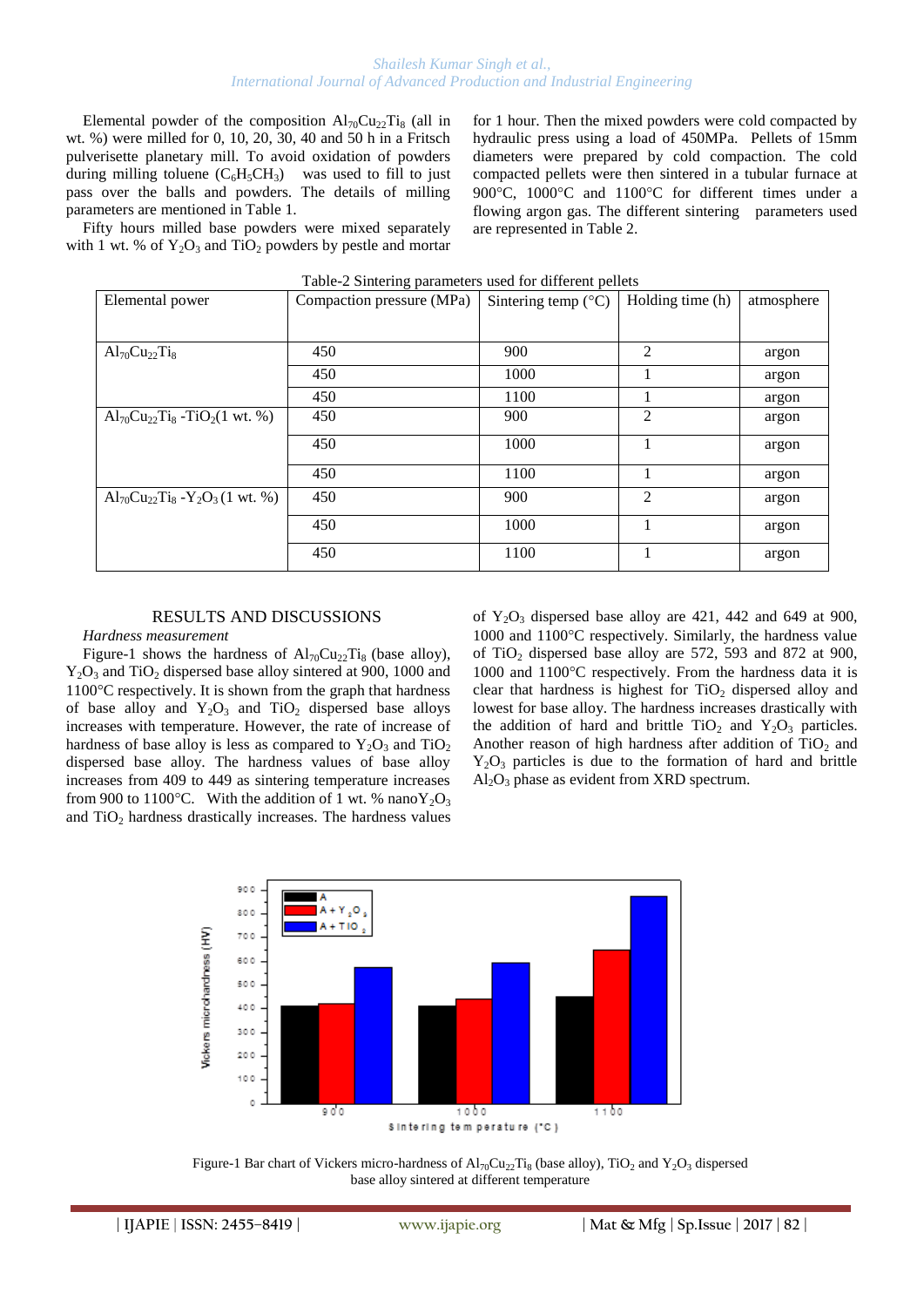# *Wear study*

From 2 (a, b) shows the variation of wear depth with sliding time of  $Al_{70}Cu_{22}Ti_8$  (base alloy),  $Y_2O_3$  and  $TiO_2$ dispersed base alloy sintered at 900 and 1100°C respectively. It is observed from both graphs that the wear depth decreases with the addition of  $Y_2O_3$  and  $TiO_2$  to the base alloy. The reason is that hard and brittle  $TiO<sub>2</sub>$  and  $Y<sub>2</sub>O<sub>3</sub>$  spread all over the intermetallic uniformly and reduces the pores and providing strong interfacial bond. Watanabe et al. studied the wear behaviour of Al-Al<sub>3</sub>Ti composite and showed that wear resistance is more for the composite as compared to pure Al. The abrasion is the main mechanism of wear on  $AI-AI_3Ti$ composite. The found that the supersaturated  $Al<sub>3</sub>Ti$  layer formation occurs from the top surface to  $100 \mu m$  depth. It is seen from the graphs that samples sintered at  $1100^{\circ}$ C shows more wear resistance than  $1000^{\circ}$ C due to higher hardness. The maximum wear depth of base alloy sintered at  $1100^{\circ}$ C is around 200µm, whereas wear depth is 340µm for base alloy sintered at 900 $^{\circ}$ C. This is due to higher hardness at 1100 $^{\circ}$ C as compared to 900°C.



Figure -2 (a) and (b) Variation of wear depth with sliding time of  $Al_{70}Cu_{22}Ti_8$  (base alloy),  $Y_2O_3$  and TiO<sub>2</sub> dispersed base alloy sintered at 900 and 1100°C.



Figure-3 XRD spectrum of base power of composition  $Al_{70}Cu_{22}Ti_8$  and  $Y_2O_3$ , TiO<sub>2</sub> dispersed intermetallic at  $1100^0C$  for 1 h